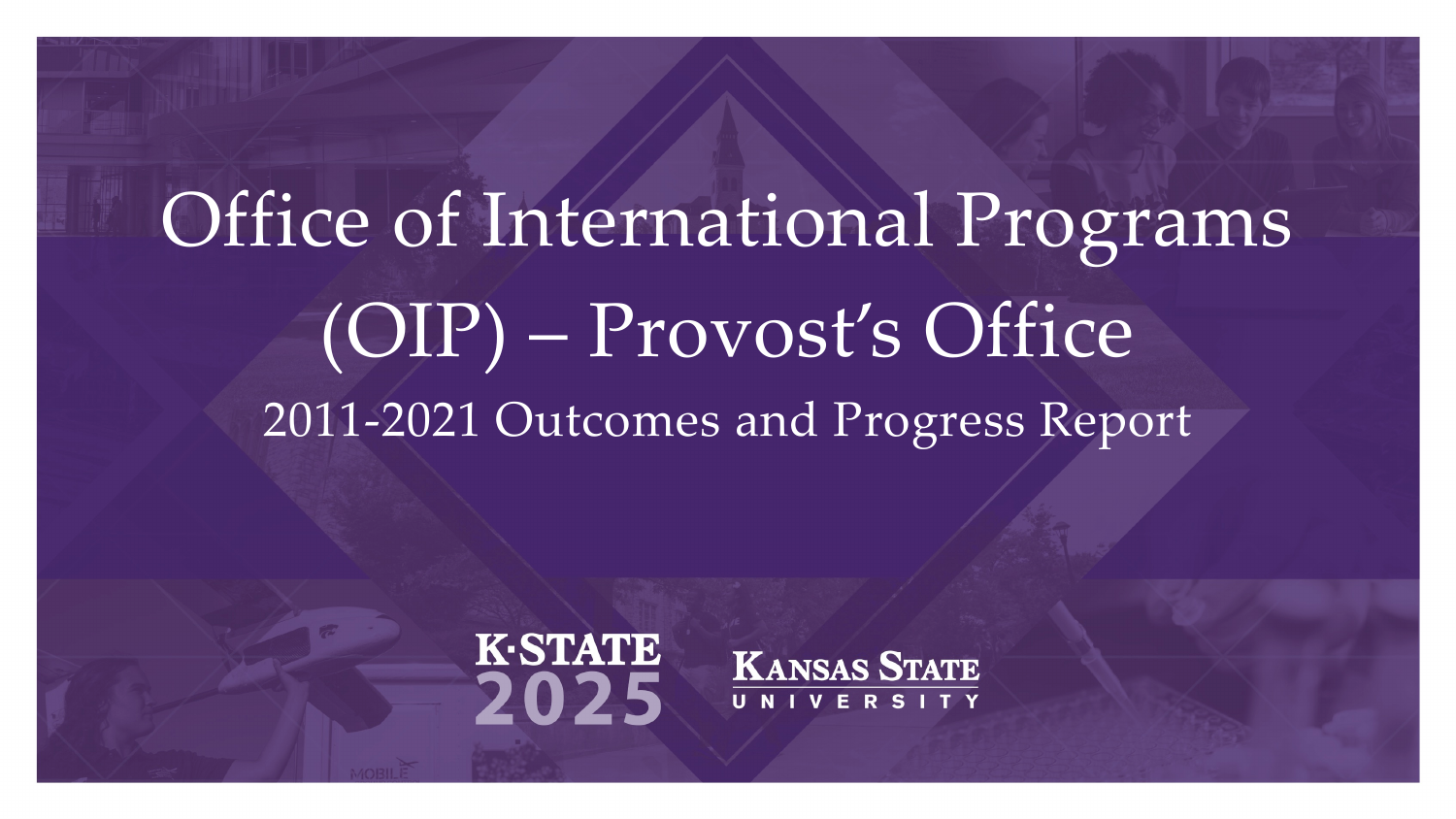### Positive impacts of K-State 2025 Strategic Internationalization Plan

- Made significant progress towards the overarching goal: Infuse internationalization in all we do in order to ensure that K-State students, faculty, and staff are prepared to live, learn, and work in the global community.
	- Enhanced World University Rankings/Ratings and Growth in International Partnerships with Top World Universities
	- Significantly increased education abroad annual participation rate
	- All-time number of international visiting scholars before pandemic COVID-19
	- Raised over \$6 million on philanthropic gifts towards internationalization including enhancing education abroad opportunities
	- Enhanced reputation within international research through USAID Feed the Future, Australian Fulbright Initiative, Global Alliance on One Health, IIE Heiskill Award honorable mention and by hosting the National Fulbright Board



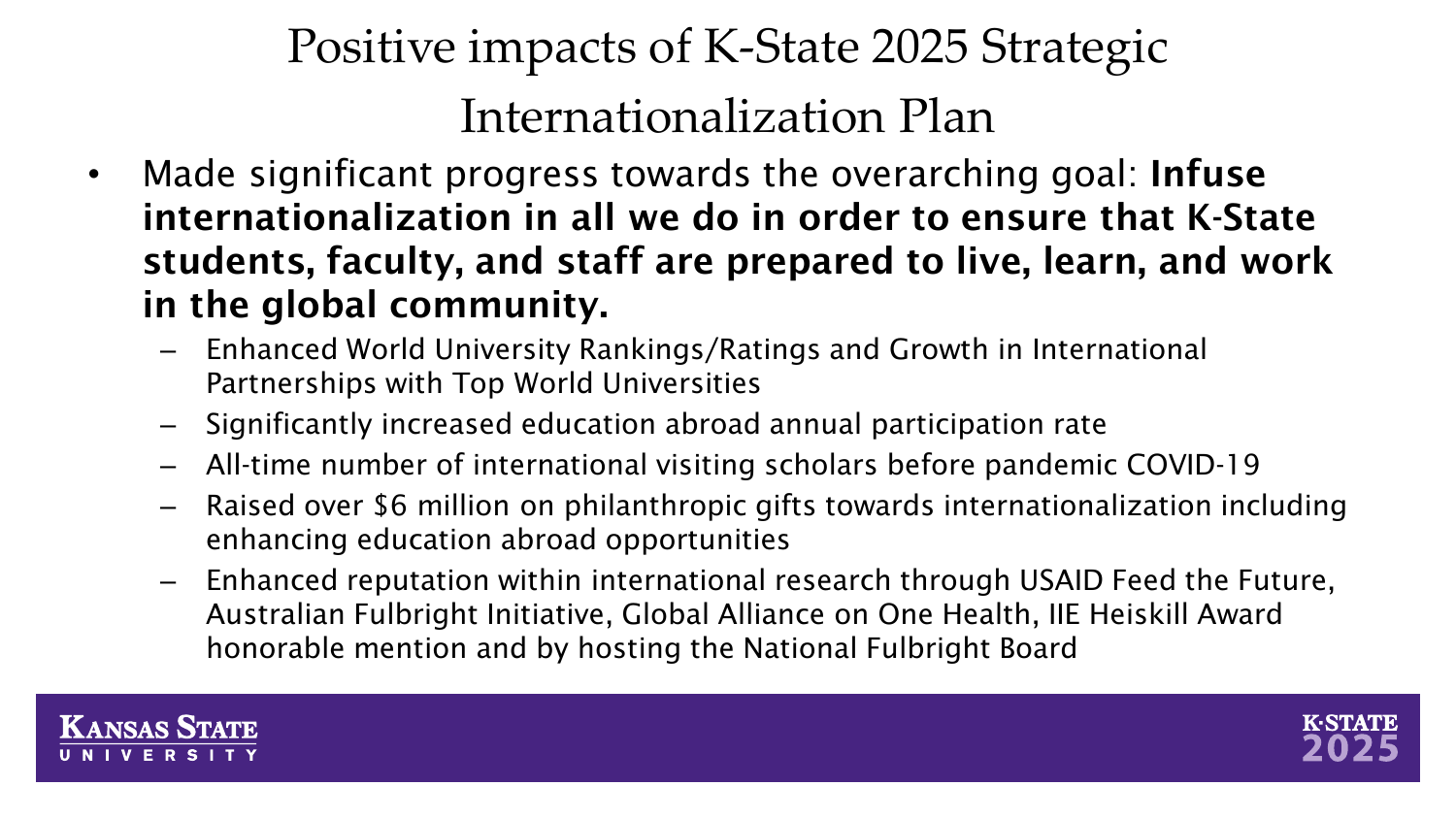### K-State 2025 Internationalization Progress/accomplishments

- Agreements with Top 200 Universities: Met original goal
- Growth in Education Abroad: Met original goal
- Growth in International Scholars: Met original goal
- World Rankings: Progress towards goal
- Externally funded Programs: Progress towards goal
- Fundraising: Met Innovation and Inspiration OIP Campaign Goal
- Engagement: Faculty and Staff: Progress towards goal
- Research/Global Partnership: Progress towards goal





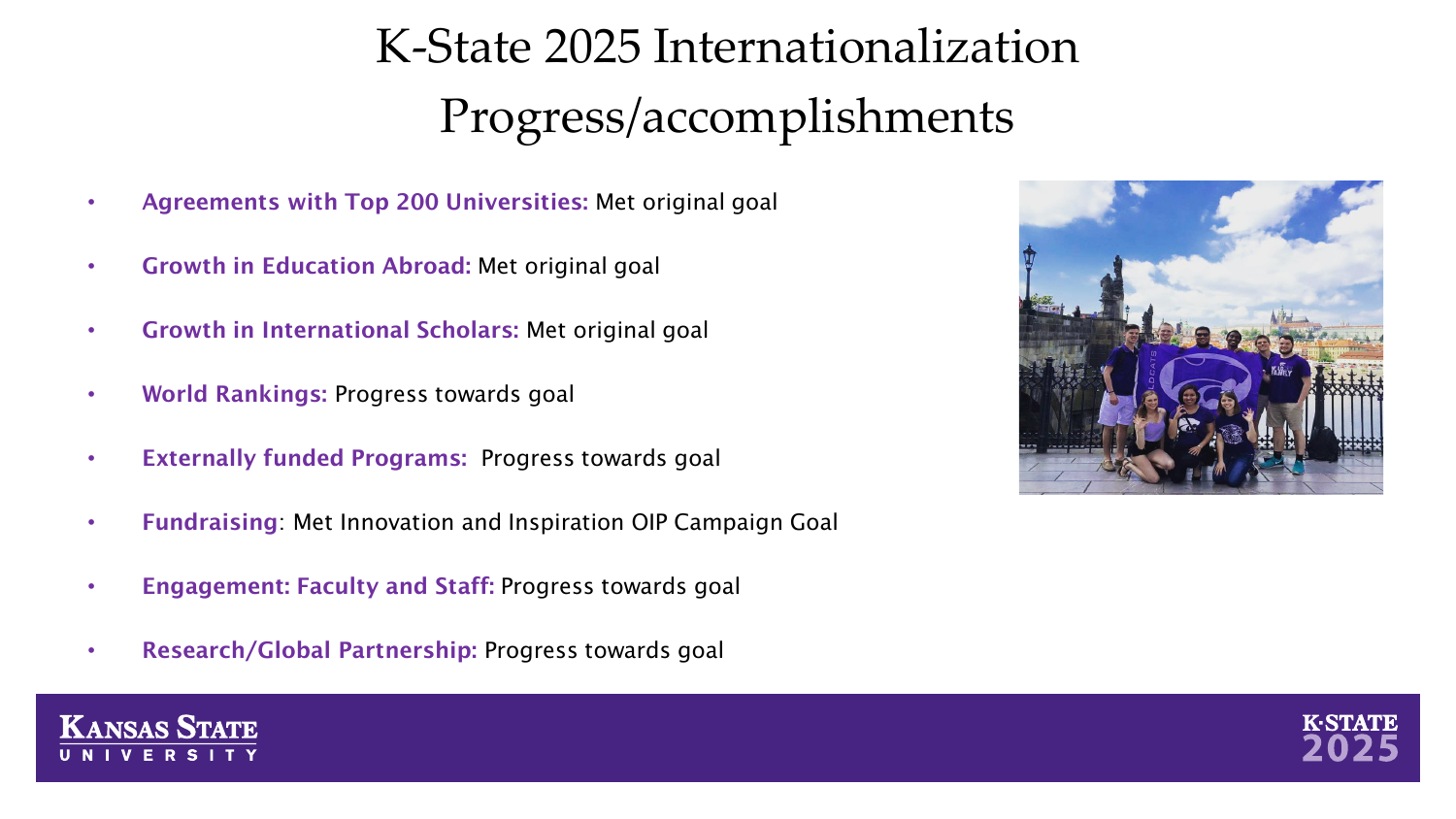## Key metrics

- Agreements with Top 200 Universities: 12 agreements with Top 200 Universities
- Growth in Education Abroad:
	- From 2009 to 2019 (10 years) there was a 55% increase in student participation in Education Abroad; 523 to 813
	- Highest student participants in Education Abroad: 883, (2017)
	- Highest student participation in KSU in Italy Program: 131 (2019)
- Growth in International Scholars: 452 international visiting faculty/scholars (2019) all-time record
- World Rankings: Awarded 5 stars from 5 stars for all categories in the QS Star Rating System (award for the timeframe 2019-2022) – Top 500 – 2021 University World Rankings Shanghai Ranking
	- Top 500 University World Subject Ranking Shanghai Ranking Earth Sciences
	- Top 400 University World Subject Ranking Shanghai Ranking Biological Sciences, Ecology, Physics, and Political Science
	- Top 300 University World Subject Ranking Shanghai Ranking Atmospheric Studies
	- Top 200 University World Subject Ranking Shanghai Ranking Hospitality and Tourism Management
	- Top 50 University World Subject Ranking Shanghai Ranking–Agricultural Sciences and Veterinarian Sciences





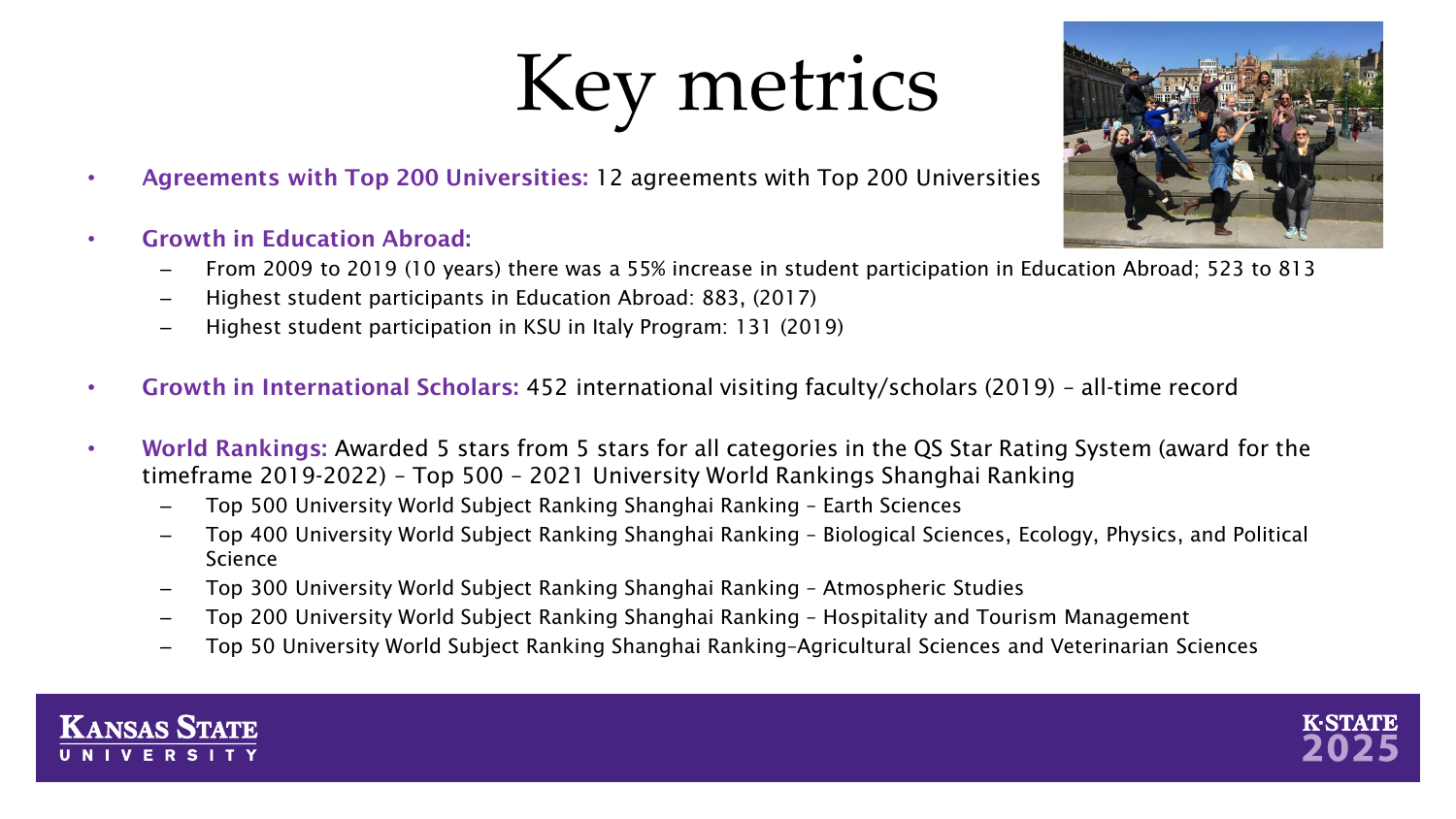

Key metrics

- Externally funded Programs: Increased number of OIP funded special programs to eleven (2017-2021)
- Engagement: Faculty and Staff: Seven faculty recognized for international copublication (2018-21)
- Recruit, retain, and increase the number of qualified international undergraduate and graduate students
	- Growth in Saudia Airlines Sponsorship program with English Language Program and Kansas State Polytechnic (Salina) starting in 2017 with 11 participants to 42 participants in 2021.
	- Translated admissions pages into nine of the most common international student languages to serve potential students, parents, counselors, and decisions makers (2019-2020)
	- Developed an online course for international admitted students to acclimate to K-State before arriving for orientation and developed online orientation and hybrid programs (2019-2021)



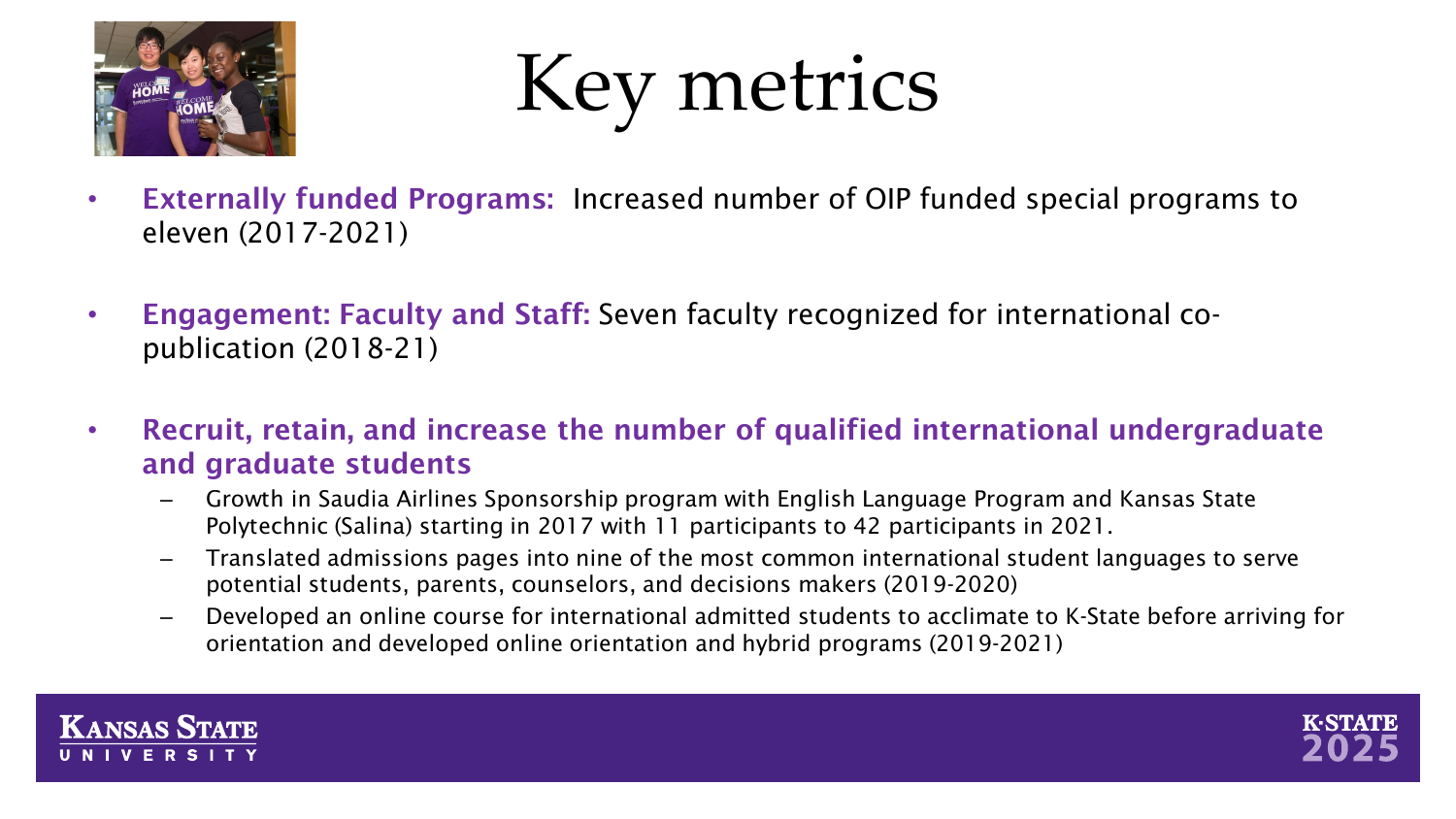## Key metrics

#### • Fundraising

– Met and exceeded the Innovation and Inspiration University campaign fundraising goal raising over \$6 million towards \$5 million goal for international priorities with KSU Foundation (2020)

#### • Global Partnerships, Research and Engagement

- USAID Feed the Future Program and Labs
- Australian Fulbright Initiatives and Oz to Oz research and engagement collaboration with Fulbright Australia awarded the IIE 2020 Heiskill Award honorable mention for best partnership by the Institute of International Education (2020)
- Global Alliance on One Health
- Hosted the national U.S. State Department Fulbright Board 2019